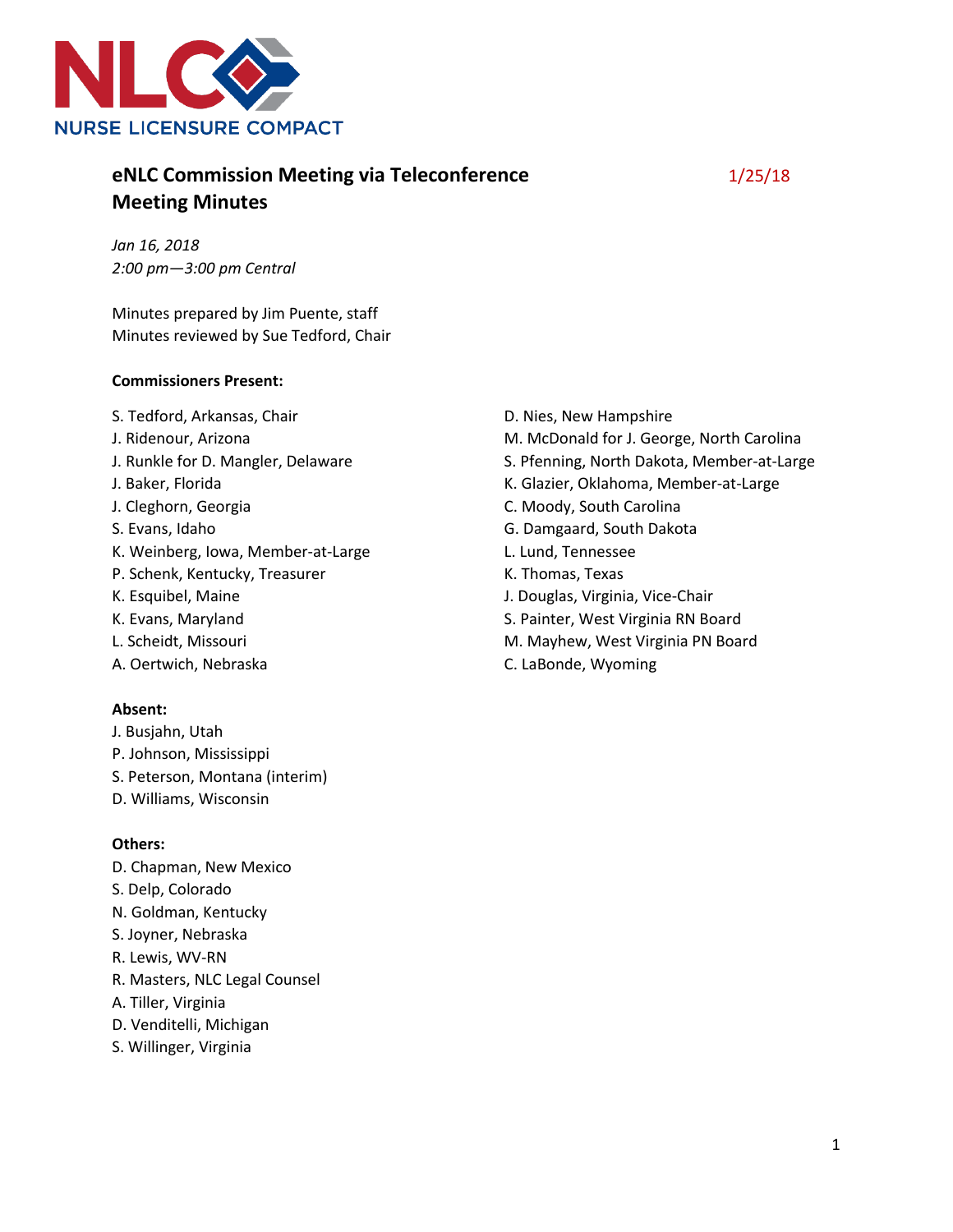## **Staff Present:**

M. Alexander, Chief Officer, Nursing Regulation

- R. Fotsch, Associate Director, Legislative Affairs and State Advocacy
- D. Kappel, Director, Marketing Communications
- J. Puente, Director, NLC, NCSBN
- N. Rajwany, CIO, NCSBN
- T. Spangler, Director, Interactive Services & Information Security Assurance
- E. Vice, Director, Government Affairs

## **1. a) Call to Order (Tedford)**

Chair S. Tedford called the meeting to order at 2:03 pm

#### **b) Roll Call (Puente)**

24 members are present. Tedford declared a quorum present.

#### **2. Consent Agenda - Meeting Minutes of Oct 5, 2017 (Tedford)**

L. Scheidt made a motion to adopt the consent agenda and K. Glazier seconded. The motion carried.

## **3. Legislative Update (Fotsch)**

- o WI enacted in Dec 2017.
- o CO passed out of Senate and will be in House Finance Committee today.
- o NM: bill filed today and expected to pass by Jan 19.
- o RI: NCSBN has a lobbyist in RI and he is hopeful eNLC will be passed.
- o MI: a bill has been introduced.
- o MA: just hired a new lobbyist and we are implementing new strategies.
- o MN: planning to introduce this year.
- o Guam: has advocacy activities scheduled in Feb.
- o KS: will introduce in 2019.
- o APRN Compact: legislation introduced in NE and WV.

#### **4. ENLC Legal Forum (Tedford)**

In Addition to what was Discussed at the Legal Forum, Are There any Additional Areas Where Rules may be Needed?

Tedford summarized some of the comments shared at the Legal Forum.

- o Need more time to review rules before they become proposed.
- o Need revisions to rules website.
- o Chair asked for additional areas where rules may be needed.
- $\circ$  S. Evans asked, what do we need to do to accommodate new states on board. May need to request that Rules Committee discuss transition rules since it will take large states time to fully implement and license their nurses.

CO: S. Delp discussed that CO is waiting for FBI approval of CBC language. It is expected to be approved in Feb. CO will not be able to issue multistate licenses until CBCs are implemented.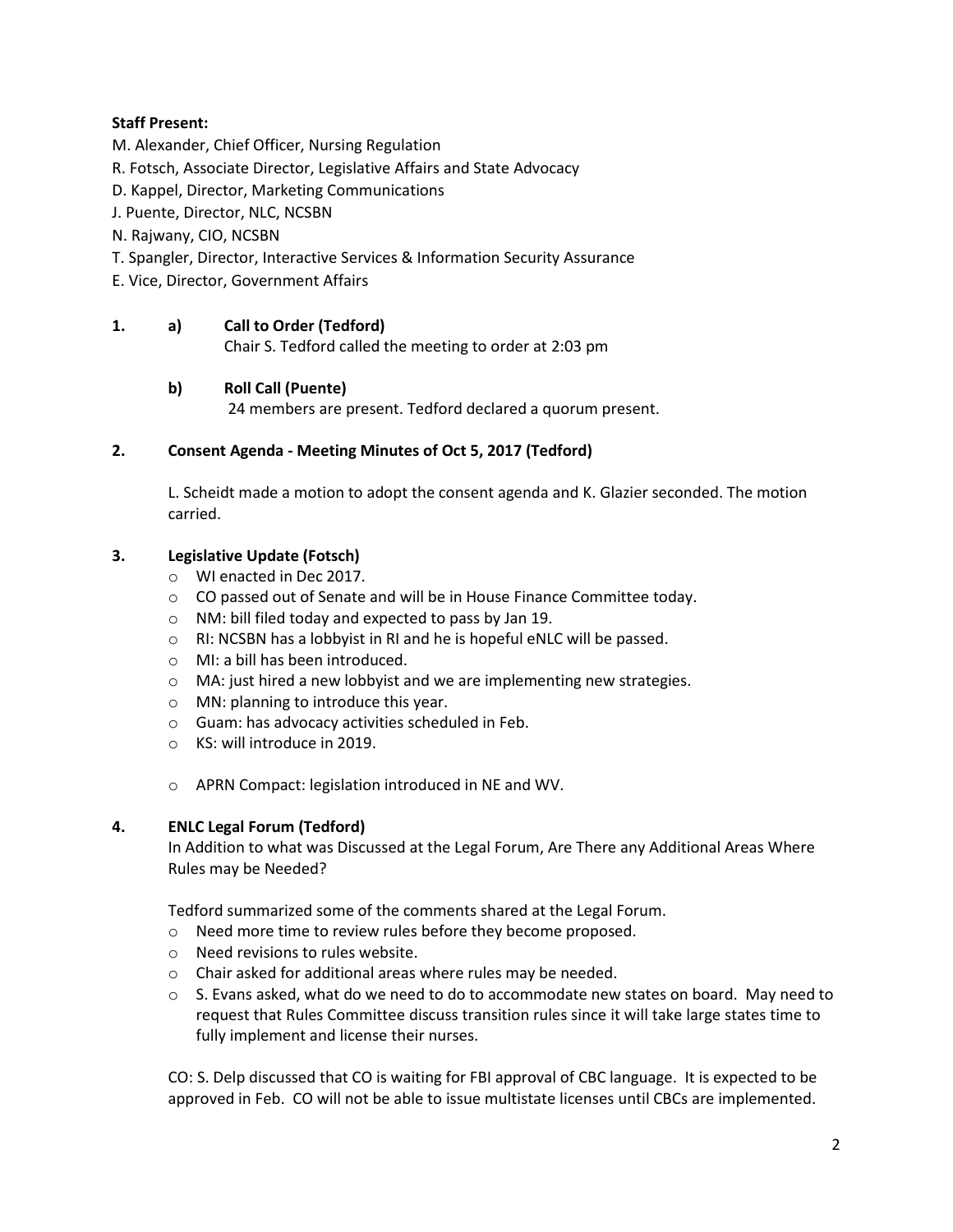This is a problem because non-grandfathered nurses issued an original NLC multistate license after July 20, 2017 cannot obtain an eNLC multistate and may have a need to work in other compact states. Delp requested assistance with a remedy.

#### **5. eNLC Committees:**

- a. Training and Education Committee Report (Glazier) K. Glazier called on the respective individuals responsible for projects to report on progress.
	- i. Leader to Leader for Nurse Executives (Alexander) To be published in Feb. To be reviewed by EC and Training & Education Committee.
	- ii. Infographics (Kappel): Page 7, legend indicates "darkened" has negative connotation. Suggestion made to use "highlighted states." D. Kappel was not present.
	- iii. Media Training (Kappel) D. Kappel was not present.
	- iv. Logo (Puente)

Marketing Communications has commissioned a vendor to create potential logos for the Commission. The Executive Committee will review logo samples and suggest several to the Commission at the midyear meeting.

- v. Repurposing of Resources / Training Webpage (Puente) Puente reported that work is underway to repurpose many of the original NLC fact sheets and collateral materials which have not yet been converted to eNLC. Also, the eLearning work group has completed development of the Training Resources webpage which is now available at [https://www.ncsbn.org/enlc](https://www.ncsbn.org/enlc-training.htm)[training.htm](https://www.ncsbn.org/enlc-training.htm) (as the page is for members only, login is required.) The webpage will be updated regularly as more resources become available.
- vi. Employer Forums (Puente) Puente reported that eNLC webinars for employers have been well attended with approx. 200 employers in attendance per weekly webinar. Puente will continue webinars throughout the legislative session twice monthly.
- vii. Nursys Reports Training Webinars (Puente) Puente reported that the first Nursys training took place on Jan 16, 2018 and it will be repeated on Jan 26 at 10am central. He was requested to resend the announcement email to states.
- viii. eLearning Work Group (Spangler)
	- o Training Course is now availableonline.
	- o Training has been utilized well; 121 enrollments so far.
	- o The course can be completed in multiple settings.
	- $\circ$  Some members reported making taking the course mandatory for their staff.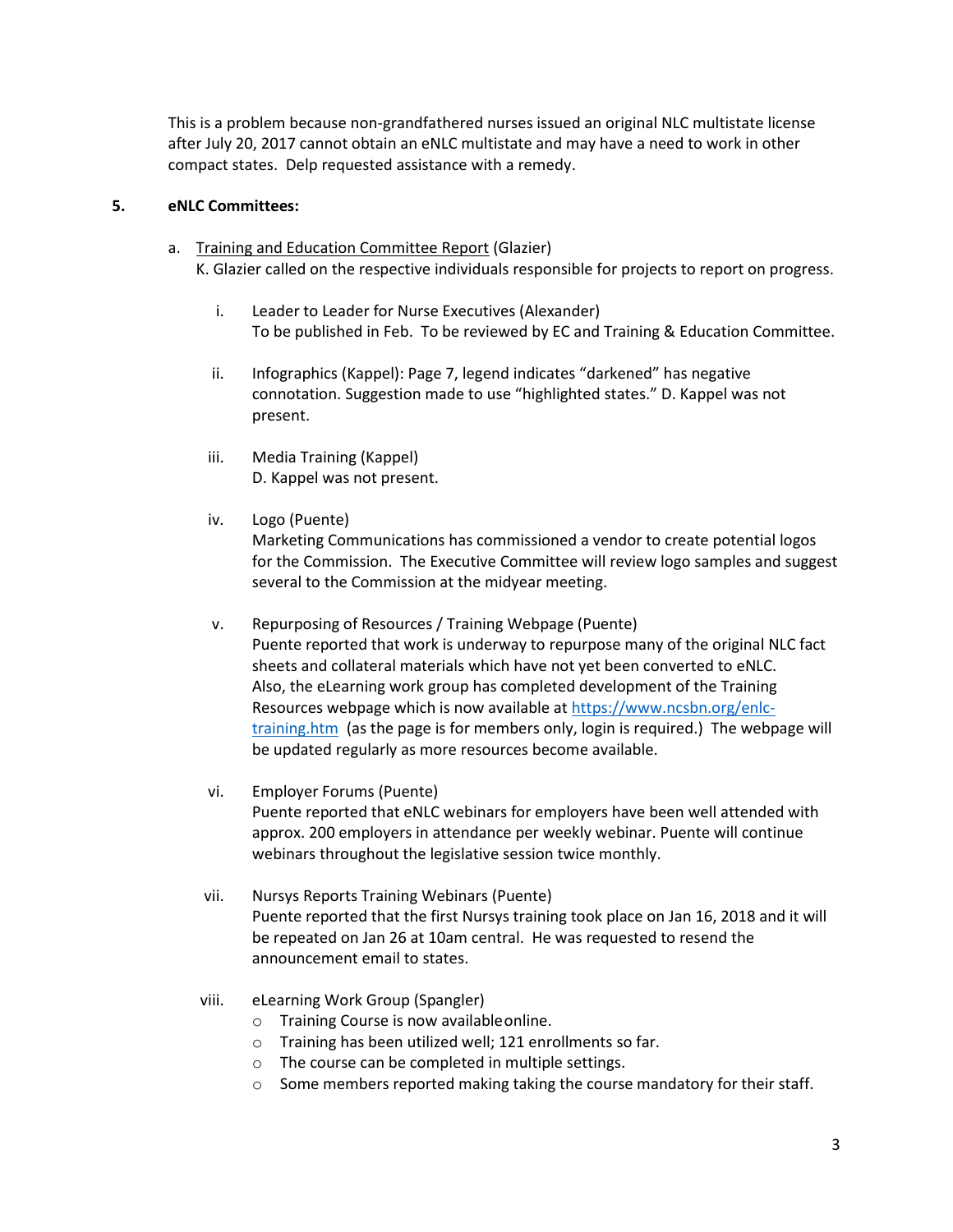#### b. Rules Committee Report (Ridenour / Goldman)

Ridenour reported that the areas for proposed Tier 2 rules was shared at Legal Forum. The committee will meet on Jan 29-30, 2018. Ridenour requested that members comment on the areas that need more clarity. If members have any comments on existing rules that need clarification, members can send in comments.

#### c. Operations Committee (Puente) Puente reported on an implementation checklist that states can utilize as a helpful tool. An easier to read version will be available in two weeks.

## **6. Suggestions for Midyear Meeting Agenda (Tedford)**

Chair S. Tedford asked members for suggestions for the Commission midyear meeting agenda. None was offered at this time and a call for agenda items will be sent in February.

## **7. Open Discussion (All)**

G. Damgaard reported that the SD governor chairs the Western Governors Association. He has worked with US Dept of Labor Secretary Acosta to develop the Interstate Compact for Temporary Licensure of Professionals. The bill will be introduced in SD in this session. The legislation requires the board to issue a temporary permit to licensed professional that apply within 30 days. The licensee can work for 18 months on said permit. No exception to the bill are being permitted. SD legislators had a briefing on the bill last week. There is significant opposition from non-healthcare professionals. There are inherent conflicts with other compacts, which put states in breach of their contract.

C. Moody made a motion to direct legal counsel R. Masters to draft a response to the proposed Temporary Licensure Compact legislation and P. Schenk seconded. Masters will deliver the response by Jan 26, 2018. The SD legislative session ends March 6, 2018.

With legal counsel now present, members continued discussion on the matter S. Delp of CO addressed under agenda item #4 earlier in the meeting.

P. Schenk motioned, as a matter of policy, the recognition of CO multistate licenses issued after July 20, 2017 shall be continued until April 19, 2018 at which time any such licensees who have not successfully met Article III (c) 6 of the eNLC, shall have their license converted to a single state license and S. Pfenning seconded. The motion carried.